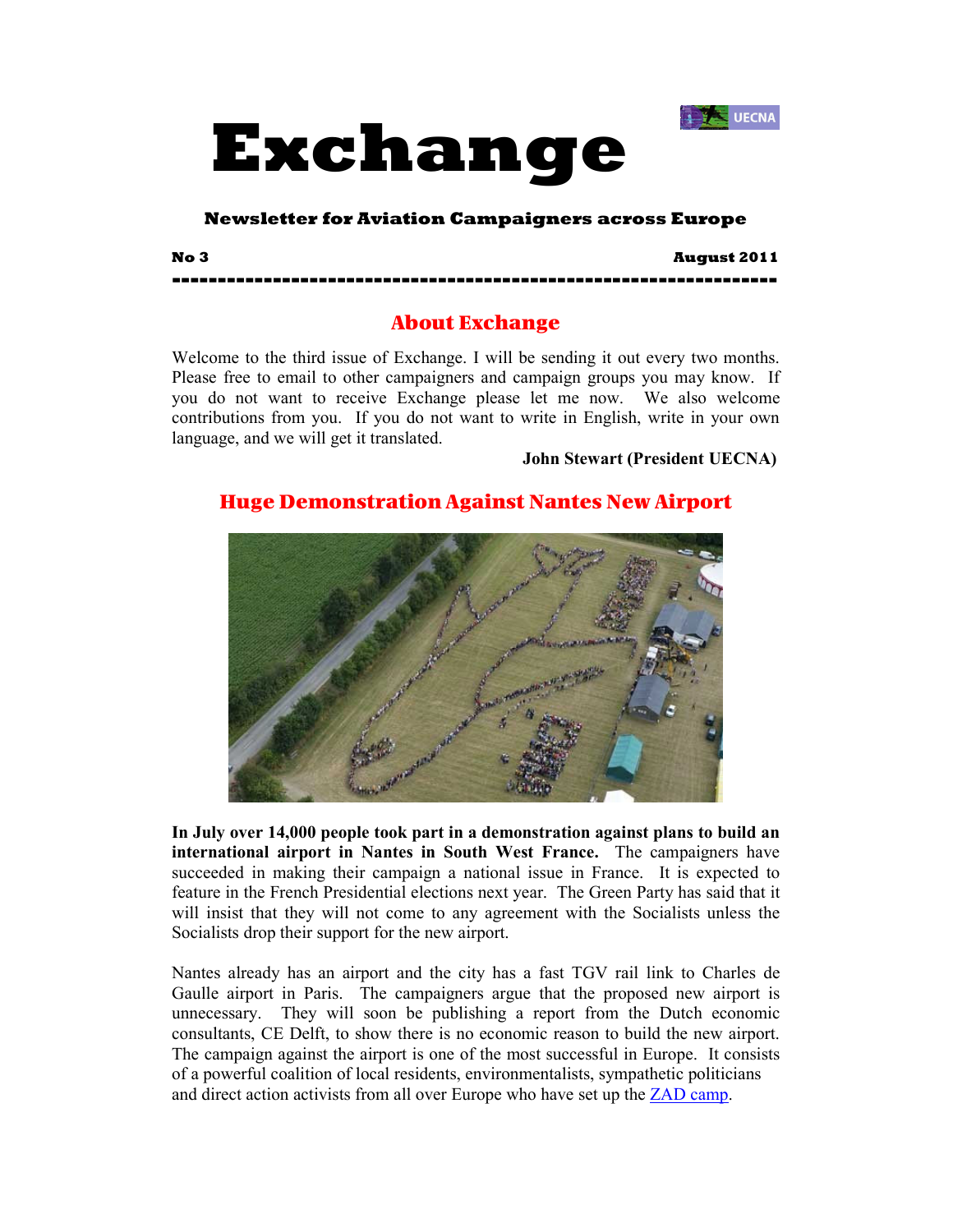

# Very High Number of Flights within Europe

**The red box shows the percentage of flights to Europe from each airport. We hope the final report will also include Madrid.** 

Most flights from the four main European airports are to other places in Europe. Many of them are short-distance flights to places where a good train service is available. This information comes from a new report to be published soon in the UK. The report has been written by AirportWatch and WWF-UK (the World Wildlife Fund for Nature). It shows that there is no need for any more new airports or new runways in Europe. If aviation fuel was taxed or ticket taxes introduced, it would cost more to fly. That would mean more people would not fly short-distances on holiday or they would take the train. Therefore, there would be fewer short-distance flights using the airport. This would make space for the increase in the number of long-distance flights that are expected to come over the next few years from countries with expanding economies, such as China

- **142** departures from Frankfurt each week to Berlin
- There are **133** flights leaving Orly each week for the short trip to Nice and **75** to Barcelona
- **144** flights departures from Munich to Dusseldorf each week
- **67** departures from London City to Amsterdam each week
- **113** departures from Heathrow to Edinburgh and **81** to Manchester each week
- There is also a considerable amount of flying between the main 'hub' airports – for example **84** flights depart Schiphol each week for Frankfurt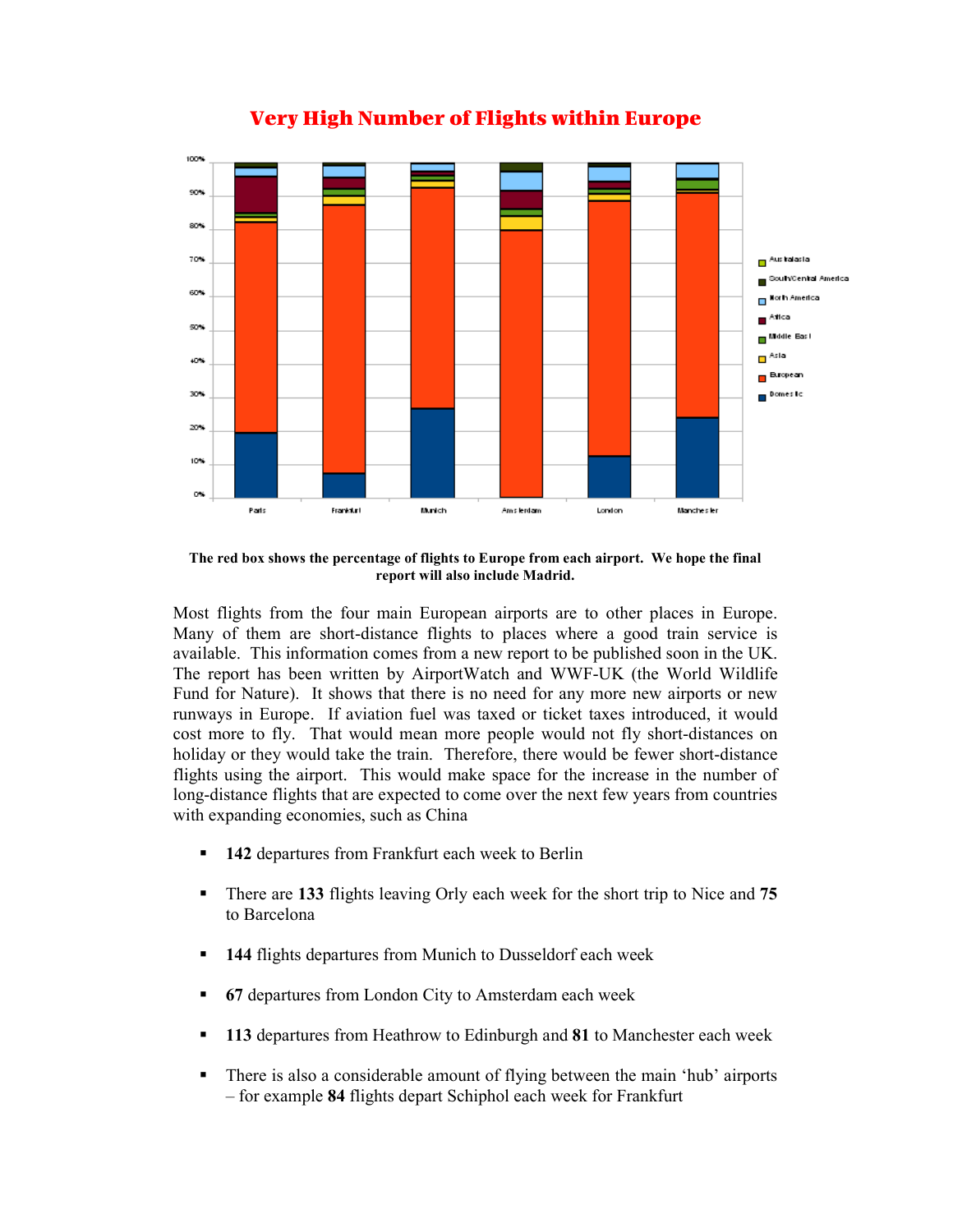## Marseille Provence Airport

#### **Jean-Pierre Pago writes:**

### **Marseille Provence Airport (MP Airport) is the most important in the south of France for freight. It has 122,000 movements per year, 55,000 tons of freight and 7,500 passengers.**

Also the management authorities of the airport are determined to preserve the possibility of night flights, mainly for freight. We have about 25 to 30 aircraft per night between 22h and 06h. Too much to ensure a peaceful sleep for all the people who are under the flight paths.

A cardiologist in the city of Marignane has launched a study into the relationship between noise spikes and surges in blood pressure. This has been done with the help of the French National Association Against Aircraft Noise (UFCNA) which installed in the home of a patient a measuring station noise, GfS, with support from the

**We have about 25 to 30 aircraft per night between 22h and 06h. Too much to ensure a peaceful sleep** 

UK Government department, DfID, and the European Aircraft Noise Services, EANS, to monitor results. Results will be published before the end of 2011.

Another problem of Marseille is visual approaches. Visual approaches impact predominantly on a small town north-east of the airport that could be completely avoided. We tried to persuade the authorities to change the arrivals to remove visual approaches. Civil Aviation has refused because these approaches save fuel and time!!! Civil Aviation promises that one day - when? - with the EGNOS system, it will be possible to change. But by then we will have more planes and pollution.

**A small town could be completely avoided if the approaches were changed**

MP has an urban area to the south-east of it. This is the most overflown area because the north wind is blowing most days. Other days there are the departures flying over this area, but they are less disturbing because they are higher.

Residents also are disturbed by helicopters because the manufacturer, Eurocopter, is based at the airport. Eurocopter does not want it to change its practice of flying test flights above the houses. So the airport allows them just to please their customers who train pilots!!! They do not care about the residents.

### **To contact Jean-Pierre email: jp.pago@free.fr**

**Tell us about your airport or what is happening in your country.** 

**Feel free to write in your own language. We will translate it.**